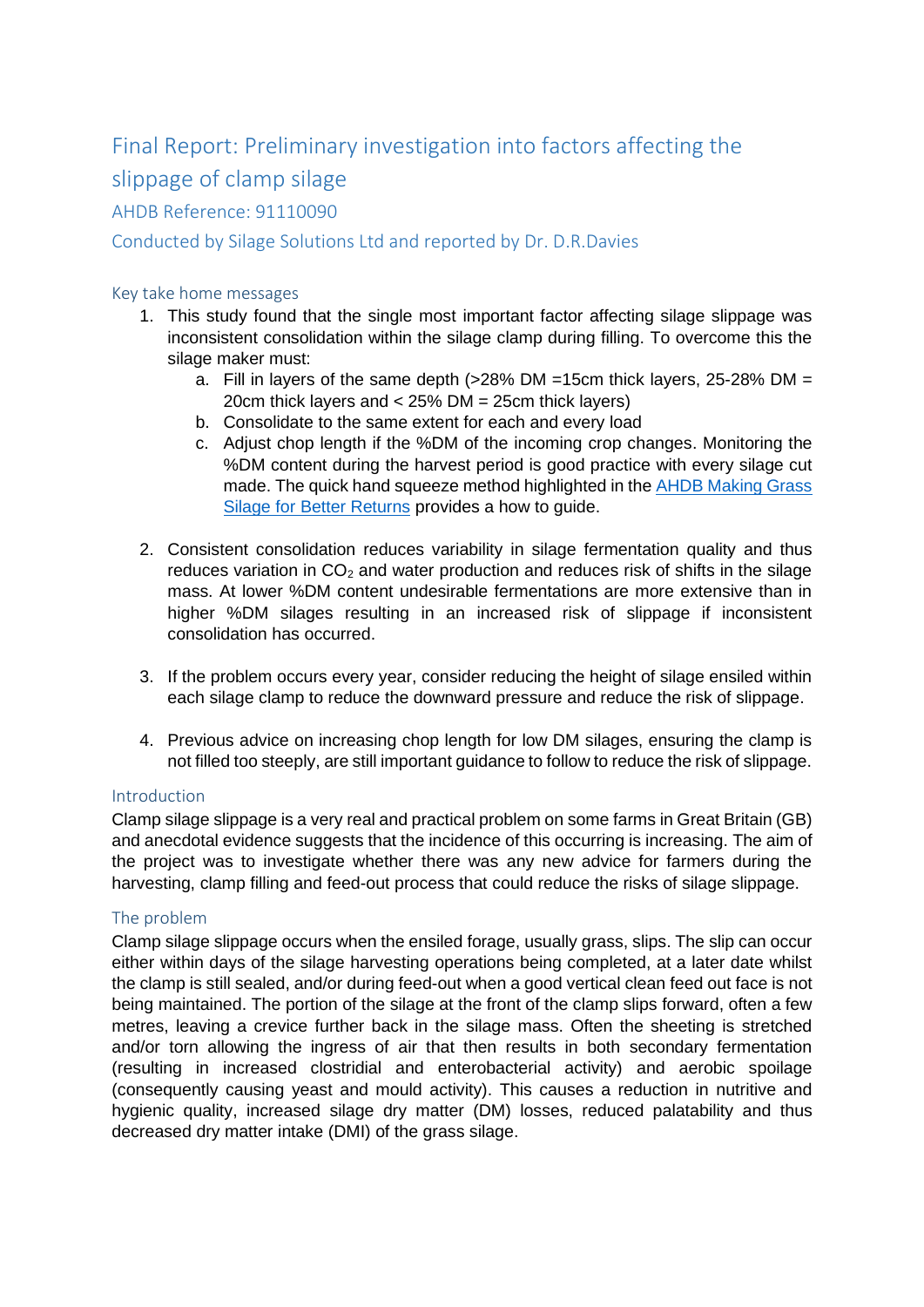On many farms, the slipped silage will remain in place until feed out past the slip zone. Efforts to get the clamp face back in order can cause a second slippage and this process is repeated until the entirety of the clamp has been fed. Thus for the entire feeding period from that specific clamp the silage quality and therefore livestock production is compromised. Farms experiencing slippage problems often report to have the same situation arising over a number of silage seasons but not in all of the silage cuts each season. Crops will differ between harvests and years, especially in their %DM and fibre content, regardless of claims that each silage cut is done in the same way every year

### Advice in literature to date

The advice on how to reduce the chances of slippage is based on practical advice produced between 1960s- and 1980s and includes the following:

- 1. Do not over compact low % DM grass
- 2. Increase the chop length at forage harvesting depending on % DM
	- a. 22% DM 8-10 cm chop length
	- b.  $22-28\%$  DM  $-8$  cm chop length
	- c. 28-32% DM 2.5 5 cm chop length
	- d. 32% DM 2.5 cm chop length
- 3. Do not consolidate at an angle greater than  $20^{\circ}$  during filling.

### What has changed?

The industry has changed considerably over the intervening years and as previously mentioned, anecdotal evidence suggests that slippage has become an increasing issue on farms, especially dairy farms, and poses a risk to human safety, and animal health and a reduction in the production from home-grown forage.

The key changes in silage production that may be contributing to the issues of clamp slippage include:

- 1. Self-propelled forage harvesters are producing most of the silage and these are more efficient at producing consistent shorter chop. Many are designed for producing silages for anaerobic digestion plants that require a shorter chop for functioning of the biodigester. Often there is a reluctance due to extra time requirements to remove knives from the forages, sometimes but it is important to adjust the chopping length to the longer lengths desirable to reduce clamp slippage risks with low %DM grass.
- 2. Leys grown for grass silage have changed with a dominance of highly digestible perennial ryegrasses (PRG) with very low or no inclusion of species such as fescue, timothy and cocksfoot that have a greater tendency for higher levels of NDF. Over the last 3-4 years, there has been a swing towards a multi-cut silage system where 4-5 week re-growths of PRG are being ensiled with 75% digestibility and therefore low levels of NDF often below 45%. In addition, the NDF fraction contains very low levels of ADF and lignin, thus providing excellent forage quality for feeding ruminants but low levels of structure- this is another hypothesis that needs to explored further to determine if higher levels of structure help hold forage in the silage clamp.
- 3. The speed of filling clamps has become much quicker resulting in less consistent consolidation. In addition tractor size is greater and thus producing a greater downward force which should aid good consolidation. However, these two factors when taken together have resulted in less consistency of consolidation because there is a belief that greater layer depths can be consolidated as efficiently when harvesting trailers deliver more loads at one given time. They cannot, this leading to inconsistent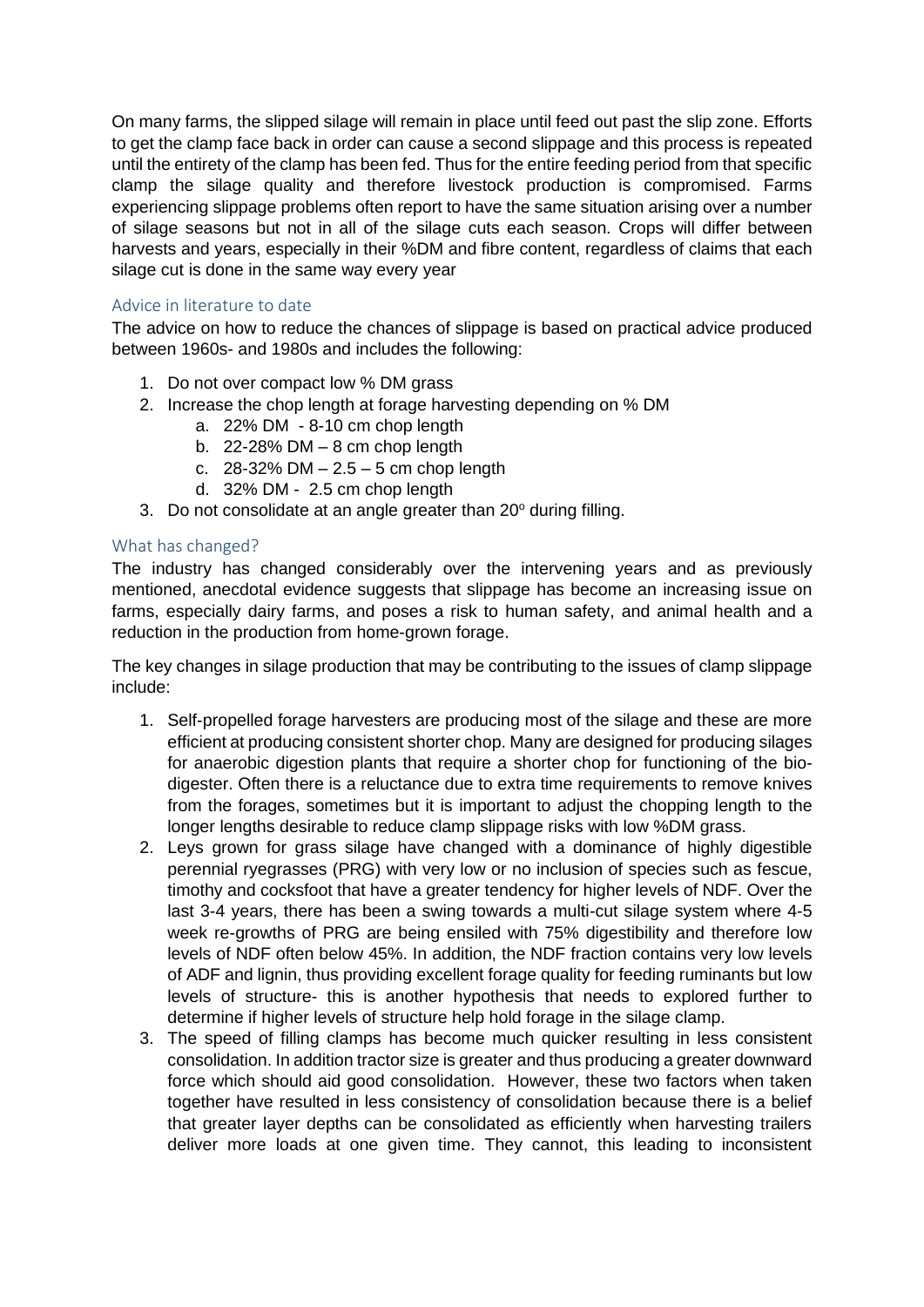consolidation and silage density within a silage clamp. Therefore, best practice guidelines for consolidation should be adhered to at all times.

- 4. Many farms are still practicing the 'Dorset Wedge' approach to filling a clamp. This approach was designed in the 1970's when clamps were taking more than 1 day to fill. The aim would be to fill the back of the clamp at a steep angle so that the silage could be sheeted down more rapidly. The remainder of the clamp being filled at that angle over the succeeding days, sheeting each day as the next section was completed. The approach aims to reduce the surface area to volume ratio for the penetration of air (oxygen) into the clamp during filling over 2-5 days. In addition the horsepower of modern machinery is much greater meaning that it is possible for the tractors to climb and to fill at a much steeper angle than packing tractors used in the 1970-80's. Whilst it is possible it is definitely not desirable.
- 5. Rakes for producing the harvested swath have increased in size resulting in more surface areas being brought into the final 'rowed up' swath. Some contractors do this almost immediately after mowing which results in variability in DM content within the swath.

### Project approach

The preliminary investigation into clamp slippage involved a visit to 10 farms in GB where slippage had recently occurred to examine the factors that may have contributed to the slippage. The approach involved collecting information around the management at ensiling as well as taking silage samples form the clamp at various points to analyse the key parameters of the silage both chemically and physically.

### Method

Prior to starting the project a pilot visit was made to test farm (Table 1) that had a frequent problem with silage slippage to carry out an initial assessment and to develop a methodology on how subsequent assessments and sampling procedures should be conducted on subsequent farm visits in order to standardise the data collection.

### Sampling procedure

The sampling procedure used on all 10 subsequent farm visits was to:

- 1. Measure the width and height of silage in the clamp using a tape measure. The height was measured at the highest point, bearing in mind that when a silage slips that the height can be substantially lower at the front than further back in non-effected area of the clamp. However, on one of the farms the whole clamp had slipped all the way from the back wall.
- 2. Samples, removed with a corer, were taken from the open face in a vertical line, centrally between the walls of the clamp. The number and exact position of these varied from farm to farm depending on both the size of the clamp and where the slippage had occurred most silage slippage is initiated in the middle section of the clamp this was deemed the best approach. It is likely that the middle section is the weakest point with no solid structure next to it to increase the frictional resistance to reduce the risk of slippage.
- 3. Each cored sampling was used to:
	- a. Determine the density by measuring the depth of the whole remaining after coring and the weight of silage removed from the core using the equation weight/volume: **π \* (radius of core)<sup>2</sup>\* (depth of hole)**
	- b. Conduct wet chemistry analysis to analyse for DM, ash, neutral detergent fibre, total nitrogen and thus crude protein (TN \* 6.25), lactic acid, volatile fatty acids and alcohols. A handheld Near Infrared Analytical Tool (NIRS4Farm, Aunir)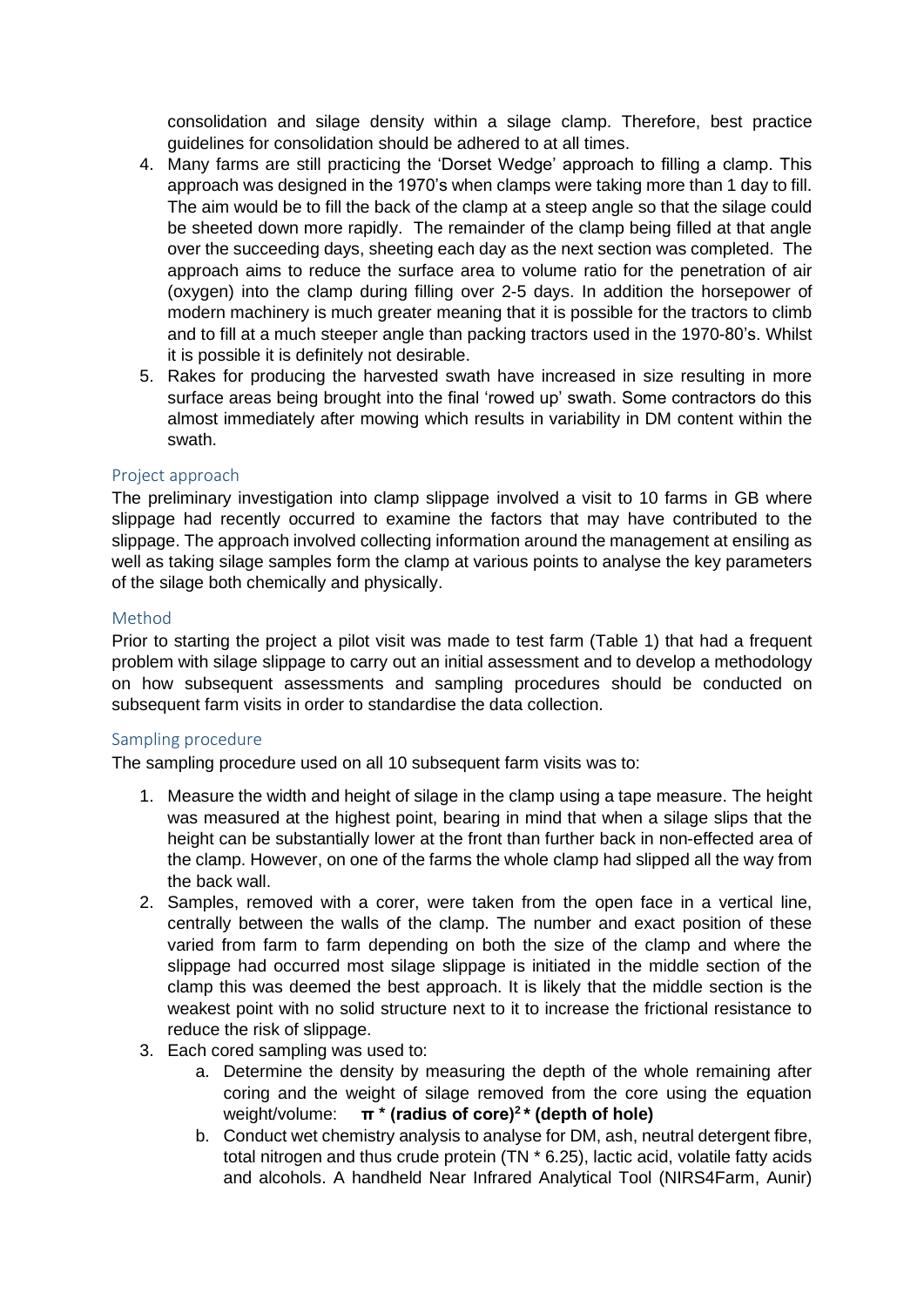was also used to scan the silage samples immediately after removal from the clamp face and this instrumentation predicted the usual suite of silage analytes analysed routinely by UK silage analytical laboratories.

- 4. At each sampling point temperatures were measured at the surface using an infrared thermometer, and at various depths from 10 -100 cm depths. These were then used to establish temperature differences across the clamp. The data was used to estimate losses in silage quality due to slippage. The temperature is not a causative factor of clamp slippage but a consequence of the slippage.
- 5. A further two samples were taken from two points on the clamp face by hand. All samples were taken by the same person to ensure a consistent sampling procedure. These were taken to assess particle size and thus were taken from regions of the clamp where no additional mechanical treatment had been applied, e.g. sheer grab, other than the forage harvesting process. The particle distribution was assessed using the Harper Adams University adapted Penn State Particle Separator loaned by Prof Liam Sinclair. This particle separator had been adapted for use with grass silage based total mixed rations as part of a previous AHDB funded project (41110026).

A total of 11 dairy farms were assessed and details of visits and location are shown in Table 1.

| Farm             | <b>Date</b> | <b>Location</b> |
|------------------|-------------|-----------------|
| code             | visited     |                 |
| <b>Test Farm</b> | 29/08/18    | <b>Dumfries</b> |
| 2018 F1          | 19/11/18    | Lancashire      |
| 2018 F2          | 20/11/18    | Yorkshire       |
| 2019 F1          | 13/8/19     | Carmarthenshire |
| 2019 F2          | 27/8/19     | Cumbria         |
| 2019 F3          | 3/9/19      | Ceredigion      |
| 2019 F4          | 20/9/19     | Somerset        |
| 2019 F5          | 20/9/19     | Somerset        |
| 2019 F6          | 27/9/19     | Shropshire      |
| 2019 F7          | 3/10/19     | Cheshire        |
| 2019 F8          | 10/10/19    | Cornwall        |

### **Table 1. Location of farms visited**

### Results and discussion

### Clamp dimensions

All clamps had vertical concrete side walls except 2 which were earth walled banks set at an angle to the vertical. The mean silage height was 3.37m ranging from 2.5 - 4.5m and mean width of 15.3m ranging from 10.0 – 24.0m (Table 2). The most recent survey of grass silage clamps investigating silage density (Davies, 2017) found a mean height of 2.9m (range 1.9- 5.5m) and width of 12.8m (range 8.4-20.5 m). Comparison indicates that the slippage farms on average are 0.4m higher than the previous study and all except two of the clamps assessed had a height taller than the mean in the previous survey carried out in 2017. Likewise the mean width of the slippage farms was 3.5m wider than the mean in the previous survey with all except two being wider. These factors are possibly contributing factors to increasing the risks of slippage.

The vertical dimension highlights that there is greater downward pressure on the lower portions of silage within the clamp, thus increasing the 'bulge' and chances of slippage. In the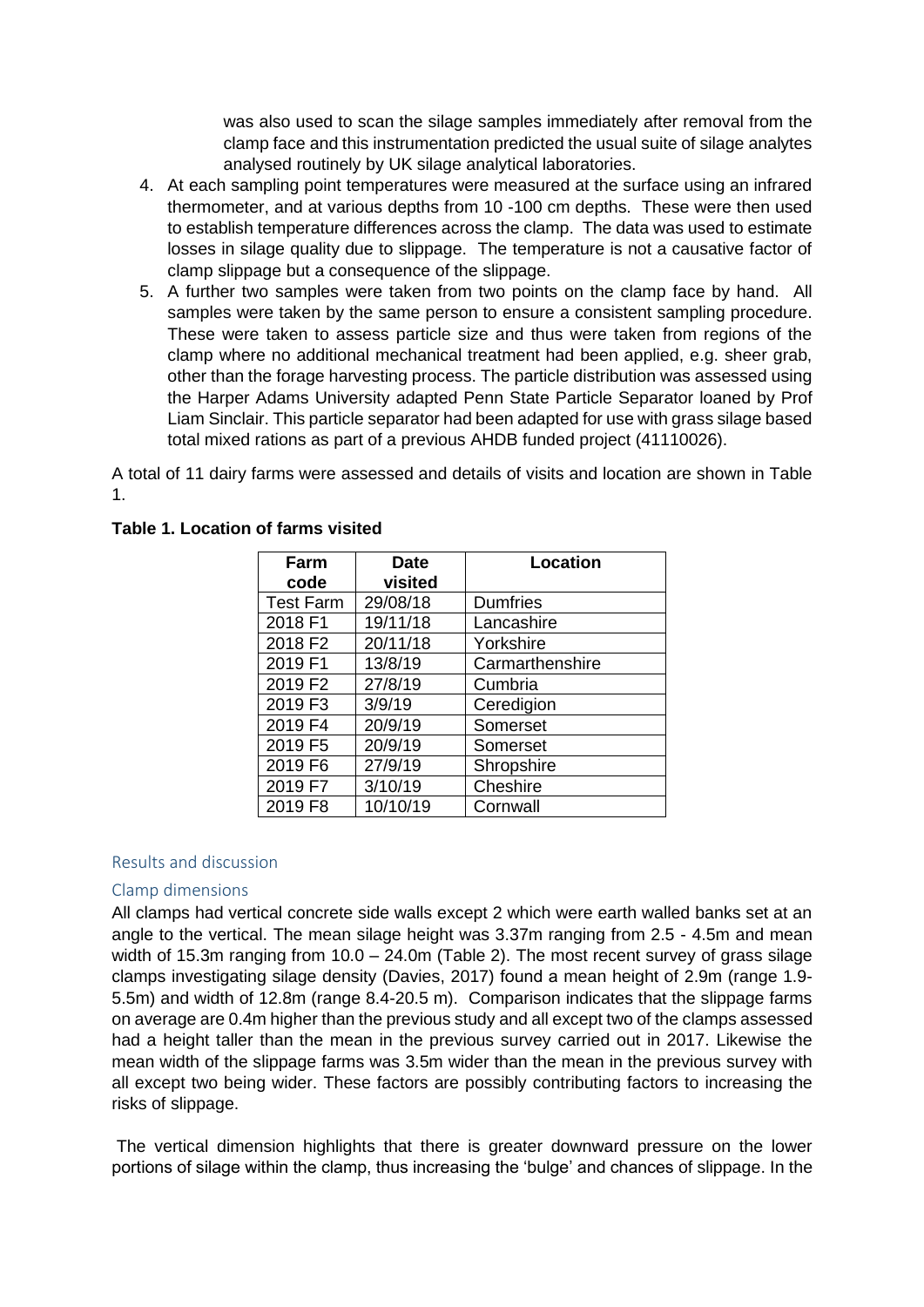horizontal dimension, there is greater silage bulk per unit of sidewall and resistance on the silage bulk holding it in place. Therefore, together these two factors whilst not wholly responsible for the issue of silage slippage, may be contributory factors. The data represents a very small proportion of the entire number of silage clamps in GB and should be taken with some caution of their true representation of silage clamps.

| Farm code        | <b>Number of</b><br>cored samples | Height (m)                                                                | Width (m)                                                             |
|------------------|-----------------------------------|---------------------------------------------------------------------------|-----------------------------------------------------------------------|
|                  | taken                             |                                                                           |                                                                       |
| 2018 F1          | 5                                 | 3.8                                                                       | 14.0                                                                  |
| 2018 F2          | $\overline{4}$                    | 2.5                                                                       | 10.0                                                                  |
| 2019 F1          | 4                                 | 3.2                                                                       | 17.0                                                                  |
| 2019 F2          | 6                                 | 3.5                                                                       | 18.0                                                                  |
| 2019 F3          | 5                                 | 3.1                                                                       | 18.0                                                                  |
| 2019 F4          | 4                                 | 4.5                                                                       | 15.5                                                                  |
| 2019 F5          | 5                                 | 3.8                                                                       | 12.6                                                                  |
| 2019 F6          | 5                                 | 3.7                                                                       | 10.0                                                                  |
| 2019 F7          | 6                                 | 3.0                                                                       | 24.0                                                                  |
| 2019 F8          | 5                                 | 2.6                                                                       | 13.5                                                                  |
| <b>Mean</b>      | 4.9                               | 3.37                                                                      | 15.3                                                                  |
| <b>Maximum</b>   | 6                                 | 4.5                                                                       | 24.0                                                                  |
| <b>Minimum</b>   | $\overline{\mathbf{4}}$           | 2.5                                                                       | 10.0                                                                  |
| <b>Test Farm</b> | 6                                 | Not possible to<br>accurately measure<br>due to high level of<br>slippage | $18.2 - 28.6$ (earth walled<br>clamp with floor narrower<br>than top) |

**Table 2. The height and width of the silage clamps assessed** 

# Variations in dry matter and silage density

Half of the farms had a greater than a 10% units in DM (i.e. 25-35% as an example) difference in density within the clamp. The other half of the farms demonstrated relatively consistent %DM across all sample points. However, most of the farms with the high variability in %DM had the biggest variation in the top sample, be that much drier or much wetter than the remainder of the silage and due to the surface being uncovered for too long due to the clamp slippage. More important are the differences in density, expressed both on a fresh matter (FM) and on DM basis, Table 3.

It is most common to express these on a DM basis but in the context of slippage it is the weight of whole silage that exerts the force on the silage beneath it. Therefore, the focus for this study should be FM density. The mean density across the 10 farms was 717 kg FM/m<sup>3</sup>. This is 100 kg FM/m<sup>3</sup> greater than the survey of Davies (2017) where the mean density of the 20 farms studies was 613 kg FM/m<sup>3</sup>. The lowest mean density in this study was 626 kg FM/m<sup>3</sup>, which was greater than the mean found previously in 2017. This indicates that the clamps examined were consolidated well, which is exactly what is recommended for good silage making.

It has been established in the 70s and 80s that low % DM silage is the most likely to slip hence any silage produced below 25% DM is more at risk of slippage due to the higher content of water which sinks with gravity. Two of the clamps had an average %DM content of 25% or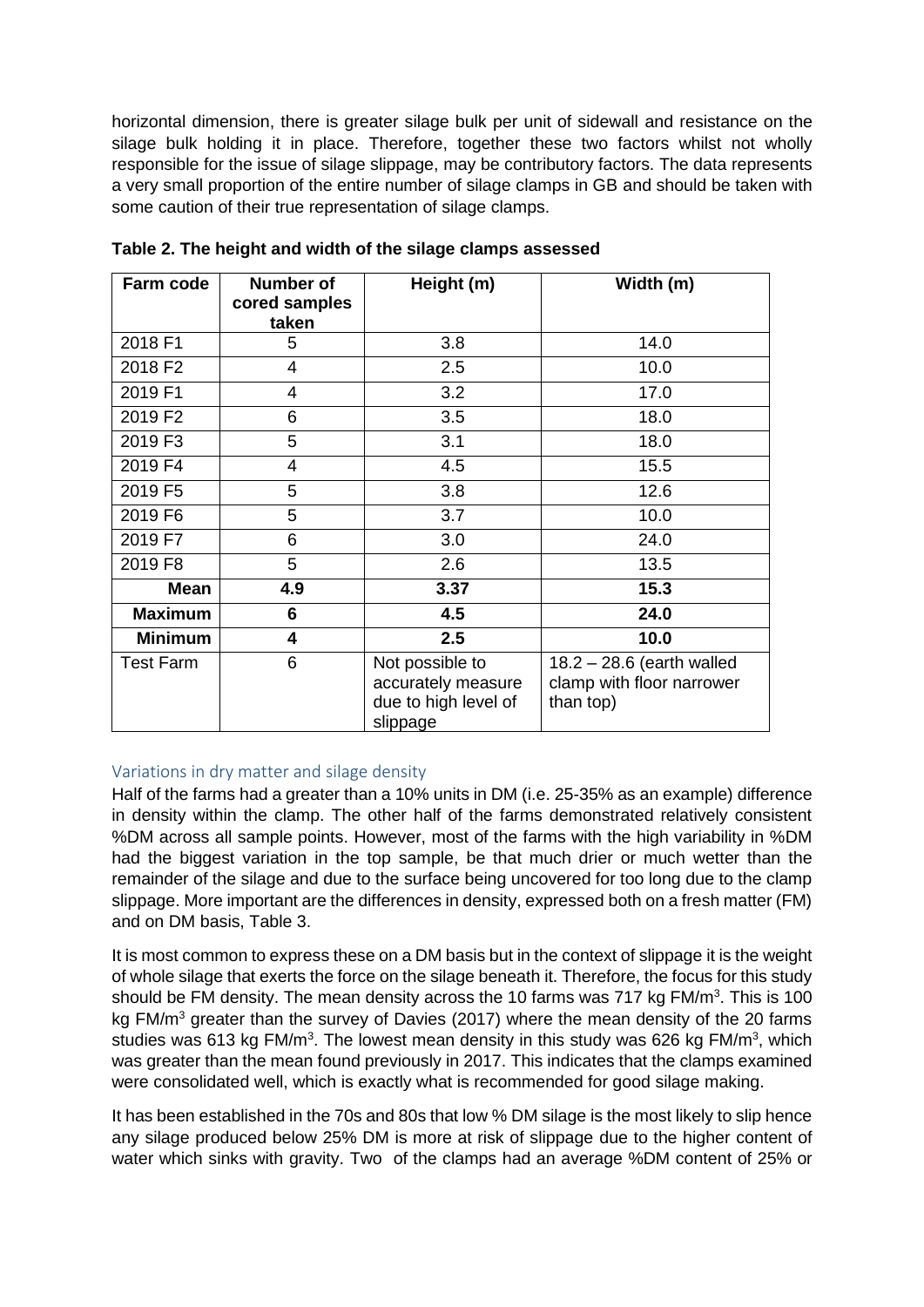lower and one farm only slightly above in addition 7 farms had regions of the clamp with 25% DM or less and thus over compaction could be exacerbating the problem of clamp slippage.

| Farm                | Variate    | Dry Matter %      | <b>FM Density</b> | <b>DM Density</b> | <b>FM</b>               |
|---------------------|------------|-------------------|-------------------|-------------------|-------------------------|
| code                |            | Mean (min, max)   | g/kg fresh matter | g/kg dry mater    | difference              |
|                     |            |                   | Mean (min, max)   | Mean (min, max)   | in density <sup>1</sup> |
| 2018 F1             | Mean       | 24.0 (23.0, 25.1) | 729 (481, 896)    | 176 (111, 214)    | 165.8                   |
| 2018 F <sub>2</sub> | Mean       | 27.0 (22.2, 33.9) | 644 (445, 775)    | 169 (151, 188)    | 68.1                    |
| 2019 F1             | Mean       | 33.3(30.3, 36.4)  | 819 (530, 1003)   | 287 (207, 346)    | 176.2                   |
| 2019 F2             | Mean       | 34.7 (29.8, 40.1) | 765 (515, 966)    | 276 (182, 380)    | 451.1                   |
| 2019 F3             | Mean       | 30.5(25.0, 43.7)  | 716 (461, 971)    | 219 (187, 241)    | 358.4                   |
| 2019 F4             | Mean       | 31.6 (31.1, 32.2) | 744 (466, 899)    | 246 (151, 296)    | -145.0                  |
| 2019 F5             | Mean       | 32.7 (17.7, 40.2) | 626 (379, 829)    | 208 (136,297)     | 200.6                   |
| 2019 F6             | Mean       | 27.0 (20.9, 32.0) | 763 (475, 902)    | 215 (111, 267)    | $-57.9$                 |
| 2019 F7             | Mean       | 25.1 (20.9, 29.2) | 695 (488, 912)    | 189 (128, 257)    | 278.9                   |
| 2019 F8             | Mean       | 22.1 (20.4, 23.8) | 671 (471, 828)    | 160 (108, 211)    | 238.6                   |
| Over all            | Mean       | 29.5              | 722               | 223               |                         |
| samples             | <b>Max</b> | 43.7              | 1004              | 380               |                         |
| analysed            | <b>Min</b> | 17.7              | 379               | 108               |                         |

**Table 3. Mean Density values for each farm for %DM FM and DM**

 $1$ <sup>1</sup> The data in this column has been calculated by using the highest density in the clamp (where the sample is not the bottom sample) and subtracting the lowest density value from samples that are beneath it in the vertical sampling protocol

Examining the density data further indicates that in all except two of the farms there were regions of the clamp of lower density beneath regions of higher density, highlighted in Table 3 and Figure 1 –FM difference in density, Figure 1. In the two samples with the negative numbers this indicates a natural gradation of FM density increasing from top to bottom of the clamp, as you would expect. However, the remaining 8 farms there was not a natural progression of increased density with increased depth of silage from the top. The larger the difference is, the greater the risk of slippage occurring, because the greater the differential weight distribution is.



### **Figure 1. A schematic to indicate a cross sectional theoretical silage clamp with varying density and how the two different scenarios could impact on silage clamp slippage**

Figure 2 shows the number of cubic metres of the higher density silage above the lower density silage that is required to exceed the weight beneath by 1000 kg (1 tonne). For example, comparing Farm code 2018 F2 and 2019 F2, for 2018 F2, 14  $m<sup>3</sup>$  of silage is required before there is 1 tonne greater mass on top of lower density silage. Whereas with 2019 F2, 1 tonne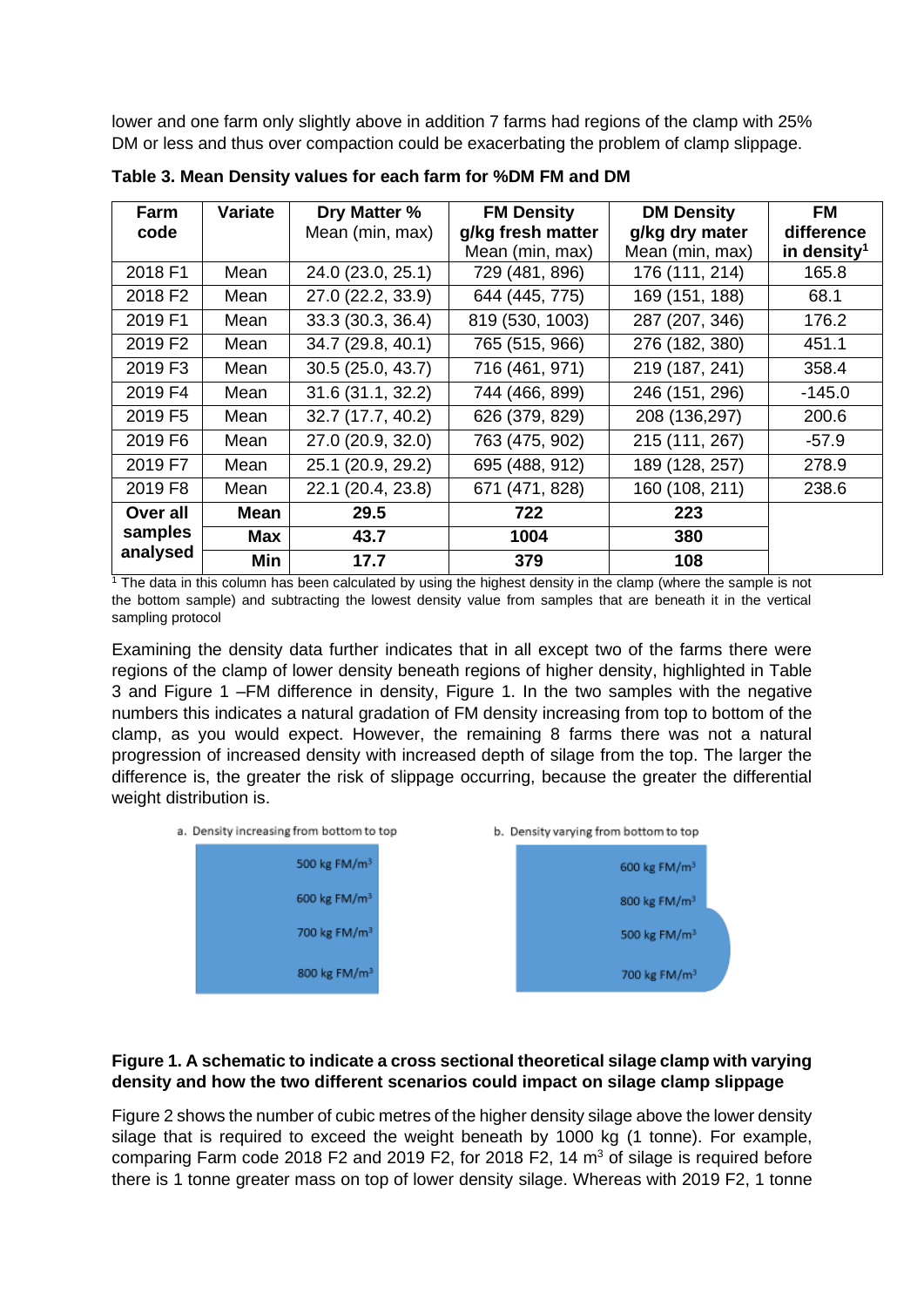greater mass is supplied by just over  $2m<sup>3</sup>$  of silage, which represents a silage block 1m deep by 2m long and 1m wide. The greater weight above a region of lower weight is likely to result in compaction and squashing of the silage beneath, and if this silage is only held weakly in the centre of the clamp, it is highly likely to slide forward and slip out.



### **Figure 2. The m<sup>3</sup> of silage with the higher density required to provide a weight difference of 1tonne above lower density silage by farm.**

 $*F1$  and F2 = 2018 sampling SL F1 – SL F8 = 2019 sampling. 2019 F4 and 2019 F6 have been removed because the density profile on these farms increased throughout the sampling profile from top to bottom.

Consistent consolidation during filling of the clamp will reduce the issues of different densities within the clamp and these are essential to reduce the risk factors associated with clamp slippage. Even consolidation layers in drier silages (>28% DM) of 15cm thick and in wetter silages (25-28% DM) layers of 20cm in thickness and in very wet silages (< 25% DM) 25 cm thick layers are recommended. Consolidate to the same extent all of the time. In practice, two problems happen with consolidation:

- 1. Delay in trailers arriving due to a number of reasons such as:
	- a. Harvester breakdown
	- b. Field distance from the clamp
- 2. Compaction extent is reduced due a number of reasons such as:
	- a. Packing tractor driver has to help on another urgent task
	- b. Field is closer thus two or more trailers arrive in quick succession

In situation one, the packing tractor driver carries on rolling to increase consolidation. In situation two, the forage is put in the clamp in thicker layers and consolidated less. There are understandable reasons why these things happen but it increases variability in the clamp and is likely to be a major factor in increasing clamp slippage.

### Silage quality

The results shown in Table 4 are from all 50 samples analysed across all farms. The data shows that the silages were in general of high quality with a mean crude protein content of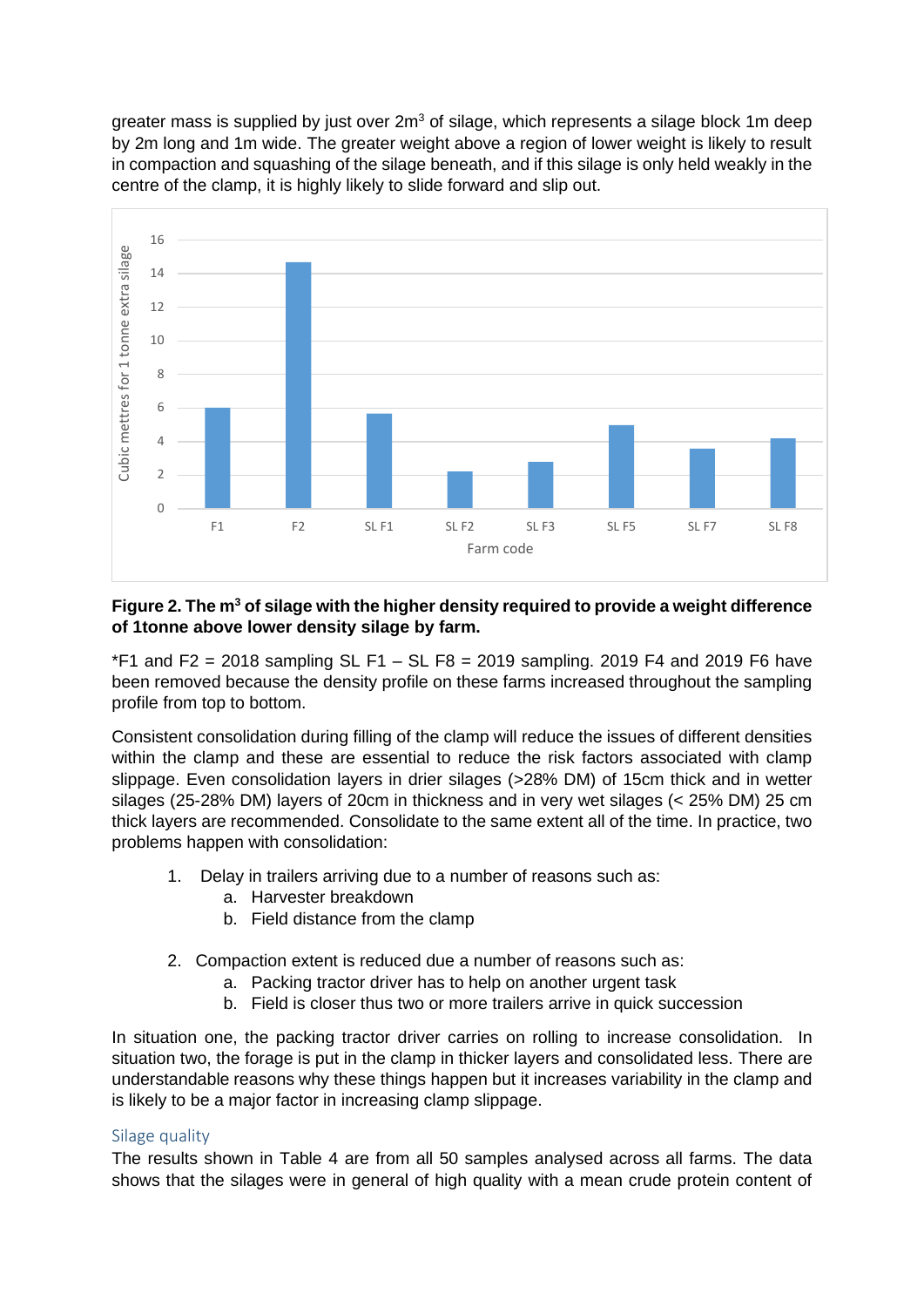15.73% and NDF content of 46.1%. This data indicates that the grass was harvested at an early stage of maturity with low fibre content and high crude protein content.

| Analyte                    | <b>Mean</b> | <b>Maximum</b> | <b>Minimum</b> |
|----------------------------|-------------|----------------|----------------|
| Dry matter (%FM)           | 29.5        | 43.7           | 17.7           |
| Crude protein (%DM)        | 15.7        | 20.5           | 10.2           |
| NDF (%DM)                  | 46.1        | 59.8           | 38.0           |
| Ash (%DM)                  | 9.5         | 15.2           | 6.9            |
| Lactic acid (%DM)          | 11.4        | 19.6           | 1.8            |
| Acetic acid (%DM)          | 2.8         | 10.8           | 1.0            |
| Lactic/Acetic ratio        | 5.1         | 11.4           | 0.3            |
| Total butyric acid (%DM)   | 0.03        | 0.3            | 0.01           |
| Ethanol (%DM)              | 1.1         | 4.7            | 0.01           |
| $1$ ADF (%DM)              | 29.9        | 35.4           | 25.3           |
| <sup>1</sup> D Value (%DM) | 68.9        | 78.3           | 50.9           |
| $1$ Oil (%DM)              | 5.3         | 7.2            | 3.6            |
| <sup>1</sup> WSC (%DM)     | 2.6         | 7.2            | 1.2            |

**Table 4. Key silage nutrients and fermentation end-products** 

 $1$  analysis determined using a NIRS4Farm predicted determination using NIRS based technology. All other analytes were determined by standard chemical analytic techniques.

The fermentation was also of good quality with high lactic and relatively low acetic and almost no butyric acid. The best indicator of fermentation quality is the ratio of lactic to acetic acid: a value of 5.1 indicates a very efficient preservation process. However, the minimum lactic to acetic ratio found is 0.28 indicating that some samples were much higher in acetic acid than others. Examining within farm aspects of fermentation indicates that some farms have a strong relationship between clamp FM density and lactic:acetic ratio. Figure 2a shows this relationship for 2019 F4 with a regression correlation  $r^2$  value of 0.69. However, other farms (i.e. 2019 F7) showed no relationship as highlighted in Figure 2b with an  $r^2$  value of 0.11.

The higher level of acetic acid is an indicator of a poorer preservation process. When acetic acid is produced from sugars during the silage fermentation process,  $CO<sub>2</sub>$  and water are also produced. The acetic acid fermentation is more likely to occur where there is greater concentrations of oxygen trapped at the initial stages of the fermentation as acetic acid is an end product of facultative anaerobic bacteria such as the Enterobacteria. The production of acetic acid not only increases the DM losses but also reduces the %DM and in effect converts solid to gas and liquid. This again may reduce the ability of the silage to remain in the clamp. There is a relationship between reduced FM density and lactic:acetic acid ratio in 4 of the 10 farms which could have contributed to the slippage problem.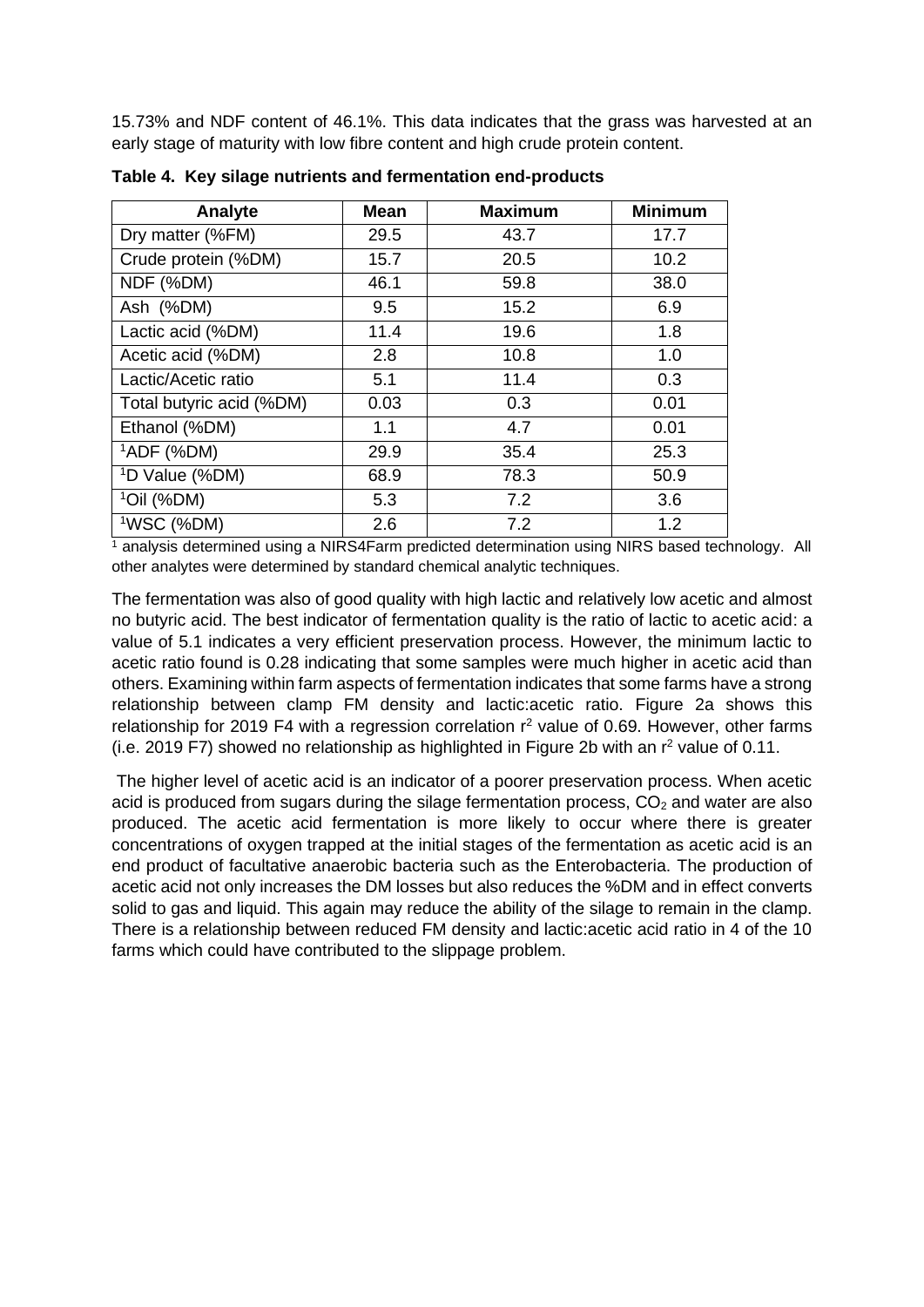

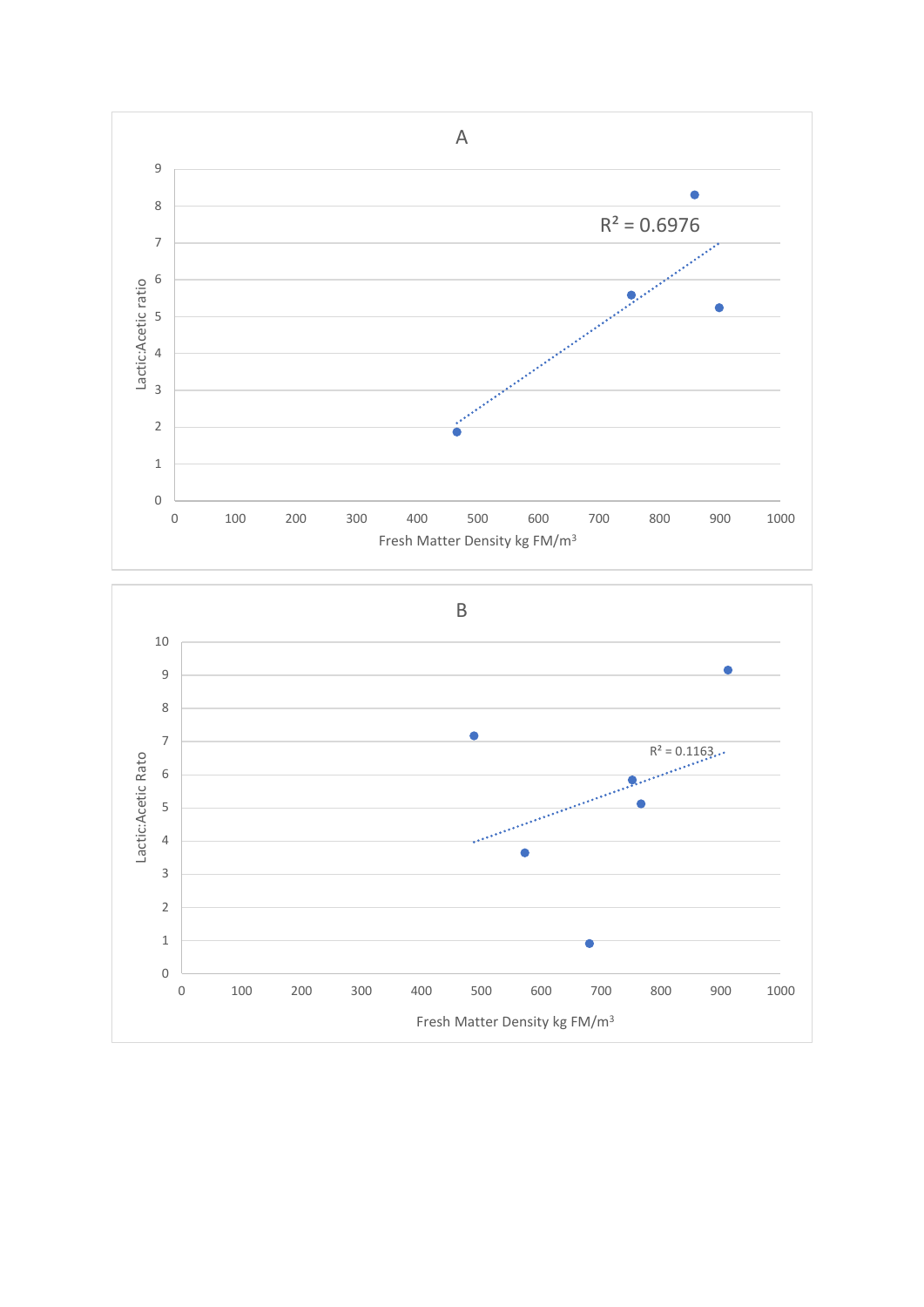



### **Figure 2. Regression plots of FM density against lactic: acetic ratio for a) 2019 F4; b) 2019; F7 c) 2019 F and d) 2019 F**

The oil, or crude fat, content of a grass changes in the field with stage of maturity just like the fibre content but in an inverse relationship with fibre. Grass oil content in early vegetative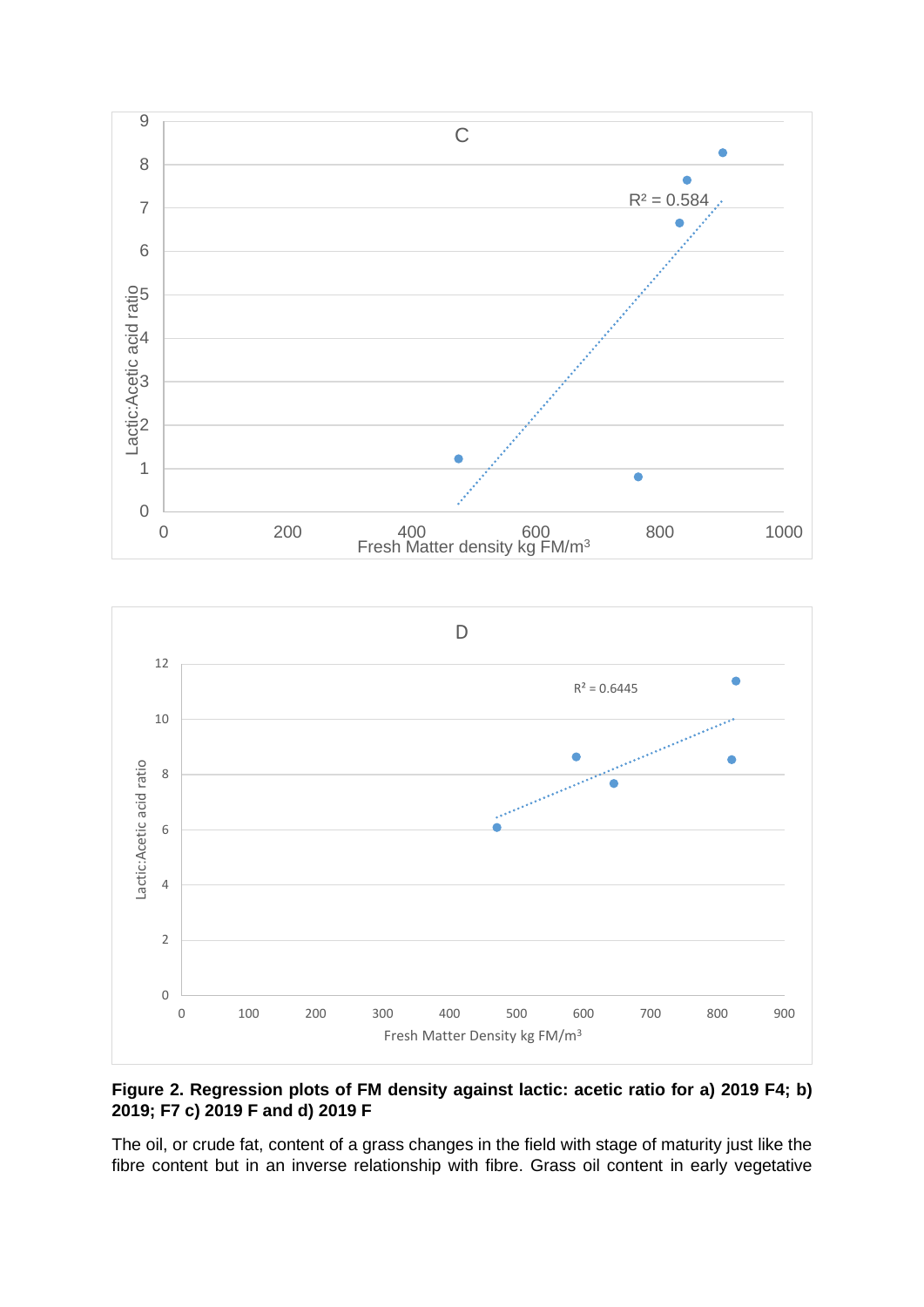growth can be as high as 10% DM which drops to 3%DM when in full seed stage (Beever *et al,* 2000). The oil content of silage is generally below 4.5 %DM but the mean oil content of these silages is 5.26 %DM through NIRS prediction. This data agrees with the fibre and protein analyses indicating that the silages surveyed in this study were made when the grass was at an early stage of maturity and with high nutritive value.

Finally, the ash content of all silages was relatively high with a mean of 9.45 %DM and a high of 15.2 %DM. However, there was virtually no butyric acid content, indicating that these high levels of ash are again a result of an early growth stage at cutting and that the high ash content ash is more likely a result of higher mineral content rather than soil contamination. As the plant matures the mineral content is diluted by the rapid growth and production of fibre.

The high quality may exacerbate the problem of clamp slippage especially in silages of low %DM content especially below 27% DM but maybe even below 30% DM. The reasoning behind this is that low fibre content reduces the structural integrity of the grass and possibly the ability of it to hold in the clamp. In addition, the higher oil content may make the silage more likely to slide when weight differentials occur thus increasing the chances of slippage. However, all other factors contributing to slippage should be addressed first before contemplating switching to making poorer nutritive value silage for ruminants.

### Particle size analysis

Previous advice on reducing the risks of silage slippage stated that low %DM silages should have longer chop length at the point of ensiling. However, an extensive search of the scientific literature failed to find any papers on the subject of chop length or for grass silage slippage. The results of the particle separator analysis are shown in Table 5.

| Farm                | % of Fresh Weight retained on each sieve |                  |       |       |               |
|---------------------|------------------------------------------|------------------|-------|-------|---------------|
| code                | 44mm                                     | 32 <sub>mm</sub> | 19mm  | 8mm   | <b>Bottom</b> |
|                     |                                          |                  |       |       | pan           |
| 2018 F1             | 0.00                                     | 4.66             | 43.01 | 44.56 | 7.77          |
| 2018 F <sub>2</sub> | 3.08                                     | 21.03            | 54.36 | 20.00 | 1.54          |
| 2019 F1             | 0.00                                     | 6.89             | 41.64 | 42.24 | 9.23          |
| 2019 F2             | 2.32                                     | 3.64             | 43.85 | 38.92 | 11.28         |
| 2019 F3             | 0.00                                     | 9.46             | 44.63 | 38.01 | 7.90          |
| 2019 F4             | 0.00                                     | 1.54             | 43.11 | 47.15 | 8.20          |
| 2019 F5             | 5.95                                     | 6.69             | 44.97 | 33.64 | 8.74          |
| 2019 F6             | 0.25                                     | 7.28             | 45.58 | 38.05 | 8.84          |
| 2019 F7             | 1.03                                     | 12.89            | 48.20 | 32.99 | 4.90          |
| 2019 F8             | 1.80                                     | 9.49             | 44.96 | 38.63 | 5.12          |
| Mean                | 1.44                                     | 8.36             | 45.43 | 37.42 | 7.35          |
| Max                 | 5.95                                     | 21.03            | 54.36 | 47.15 | 11.28         |
| min                 | 0.00                                     | 1.54             | 41.64 | 20.00 | 1.54          |

### **Table 5. Particle separation results using sieves with pore sizes 44, 32, 18 and 6 mm and the residue pan.**

The results indicate that very few particles were retained on the top 44mm sieve and relatively few on the 32mm sieve. In a recent study by Tayyab *et al.* (2018) where 50 grass silages were assessed from commercial dairy farms in GB *circa* 25% of the sample was retained on the 44mm sieve or greater, with around 75% of the particles retained on the 26.9mm sieve or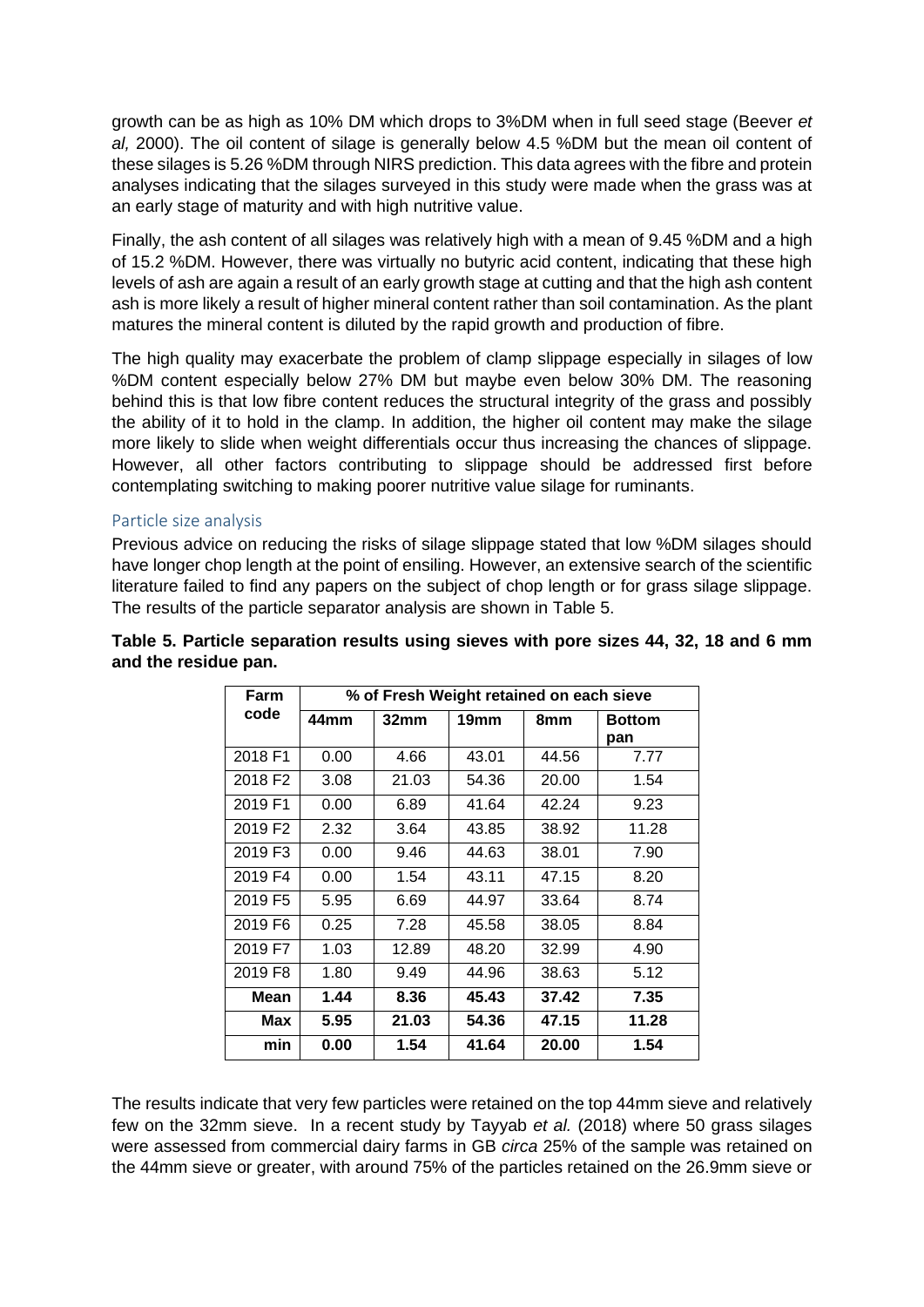greater. In discussion with the researchers leading the project, these farms had no problem with silage slippage. The silages examined from this study had on average less than 10% retained on the 32 mm or 44mm sieve. These data suggest that the particle size of silages sampled in this slippage study were substantially smaller than those on the average commercial dairy farm. It is likely that particle size is a contributory factor in clamp slippage, however, the data set is small and would warrant further study. In addition, to the nutritive quality there are other nutritional reasons why shorter chop grass silage is beneficial to the dairy cow, such as improved intake (Tayyab *et al.,* 2018, 2019).

#### Clamp filling angle

Whilst it is impossible to accurately measure the filling angle, discussions during the farm visits indicated that the clamp filling angle was steep and likely to be greater than 25% to the horizontal on some of the farms. On one of the farms, forage was being ensiled during the visit and the front part of the clamp was definitely at an angle too steep in comparisons to the recommendations of no greater than 20°. Whilst watching the tractor conducting the consolidation on the steep ramp it was clear to see that as the tractor rolled the ramp the forage was slipping forward as the downward pressure was not being transferred vertically down through the forage mass, but a proportion being used to push the forage forwards down through the ramp.

Anecdotal evidence from one of the other participating farms, which was visited twice, had a drive through clamp with both ends fully accessible, had a slippage problem on the first visit. When visited on the second occasion, with was unrelated to this project, the silage was being fed from the opposite end and the slipped silage from the previous visit had been sheeted up. Feeding from the other end of the clamp had resulted in no slippage issue. The logical reasoning being that the silage was now being fed from the opposite direction to filling and this resolved the issue of the steep filling angle as the pressures created were working in the opposite direction and thus the silage could not slip.

#### Summary

#### Risk factors

- 1. Clamp dimensions: the higher and wider the silage clamp is may contribute to increase the risk of silage slippage. This is due to the vertical weight and therefore force on the silage beneath at feed-out and the reduced wall frictional forces from the wall holding the silage in the clamp. Alone or together, these factors may increase the chances of slippage.
- 2. Over consolidation of grass silage with a %DM content less than 25% may exacerbate the problem of slippage.
- 3. The main factor on many farms is inconsistent density, where lower regions of the silage in the clamp is of lower density than regions above it. This acts like a poor foundation and the lower density silage beneath is less able to support the higher weight above it and so collapses causing slippage.
- 4. On some farms there is a relationship between the FM density and the ratio of lactic:acetic acids. This indicates a poorer silage preservation where there is lower density. Acetic acid production increases the production of the end products water and CO<sup>2</sup> and which could in itself increase the risk of slippage.